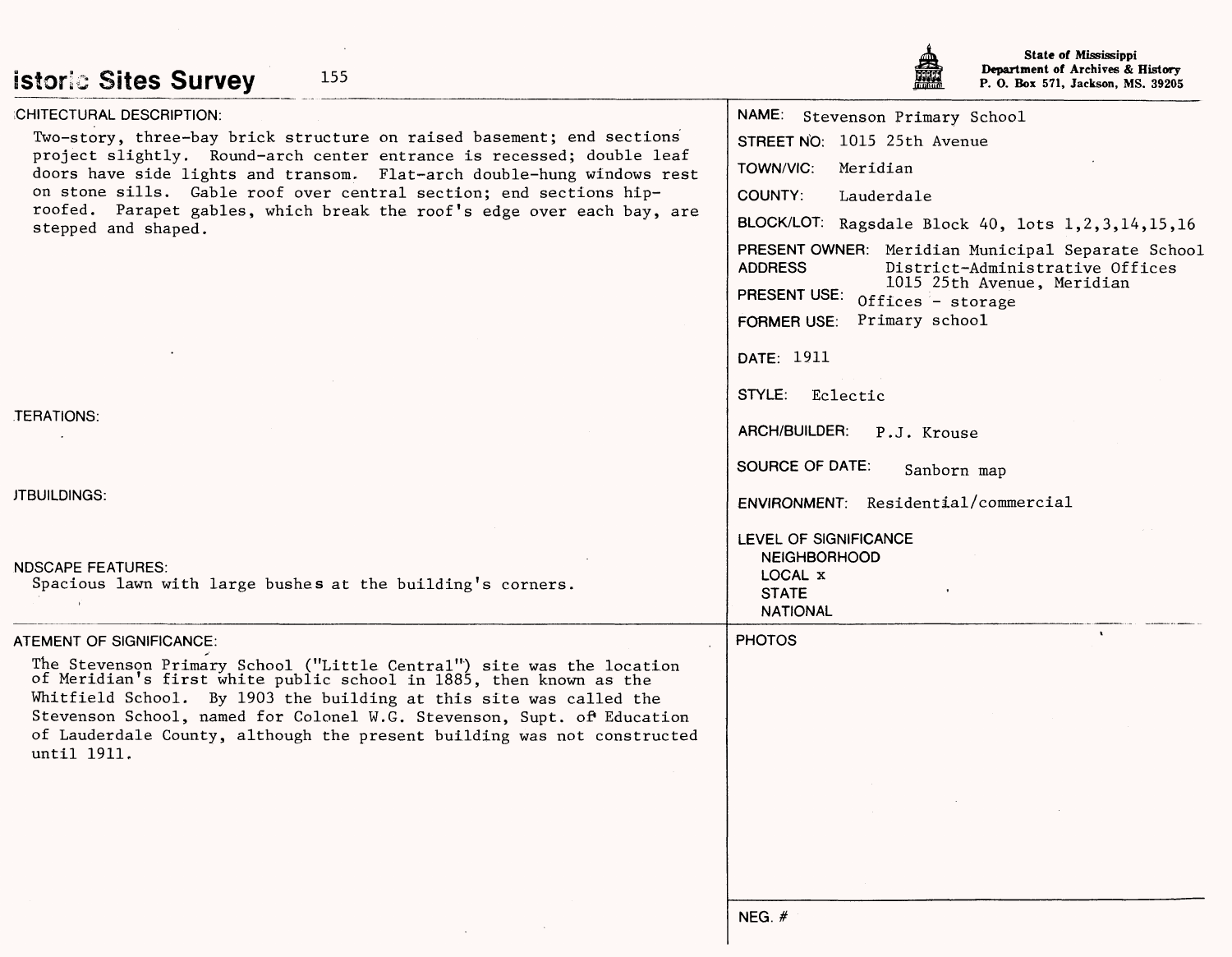| HE OR AREA PLAN WITH NORTH ARROW AND SHAPE OF STRUCTURE:             |                |
|----------------------------------------------------------------------|----------------|
|                                                                      |                |
|                                                                      |                |
|                                                                      |                |
|                                                                      |                |
|                                                                      |                |
|                                                                      |                |
| <b>HYSICAL CONDITION:</b>                                            |                |
| Fair                                                                 |                |
|                                                                      |                |
| <b>HREATS:</b>                                                       |                |
|                                                                      |                |
|                                                                      |                |
| ERBAL BOUNDARY DESCRIPTION:                                          |                |
| Ragsdale block 40, lots 1,2,3,14,15,16.                              |                |
|                                                                      |                |
|                                                                      |                |
|                                                                      |                |
| About one acre<br>CREAGE:                                            |                |
| TM REF:<br>$1^3$ , $5$ $1^8$ , $2$ $1^2$ , $0$ , $9$<br>${33397000}$ |                |
| A $\frac{116}{20}$ $\frac{333}{20}$<br><b>NORTHING</b>               |                |
| c I                                                                  |                |
|                                                                      |                |
| $\mathbf{B}$<br>ZONE EASTING<br><b>NORTHING</b>                      |                |
| $\mathbf{I}$ and $\mathbf{I}$<br>$\mathbf{L}$<br>$D$   $I$  <br>- 1  |                |
| <b>)RM PREPARED BY:</b>                                              | <b>DATE</b>    |
| Jody Cook                                                            | February, 1979 |
|                                                                      |                |

**CONTINUATION:**

 $\sim$ 

 $\bullet$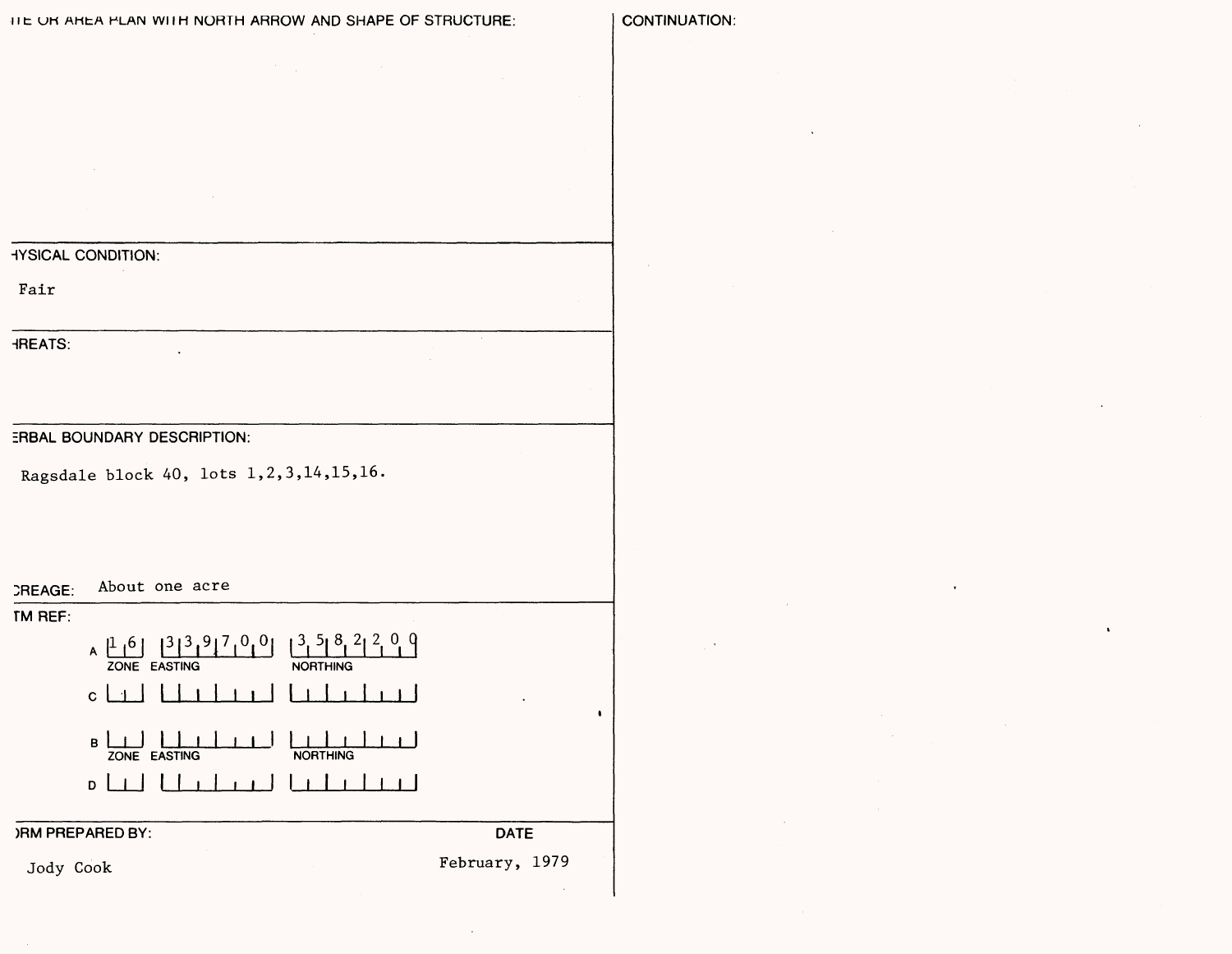